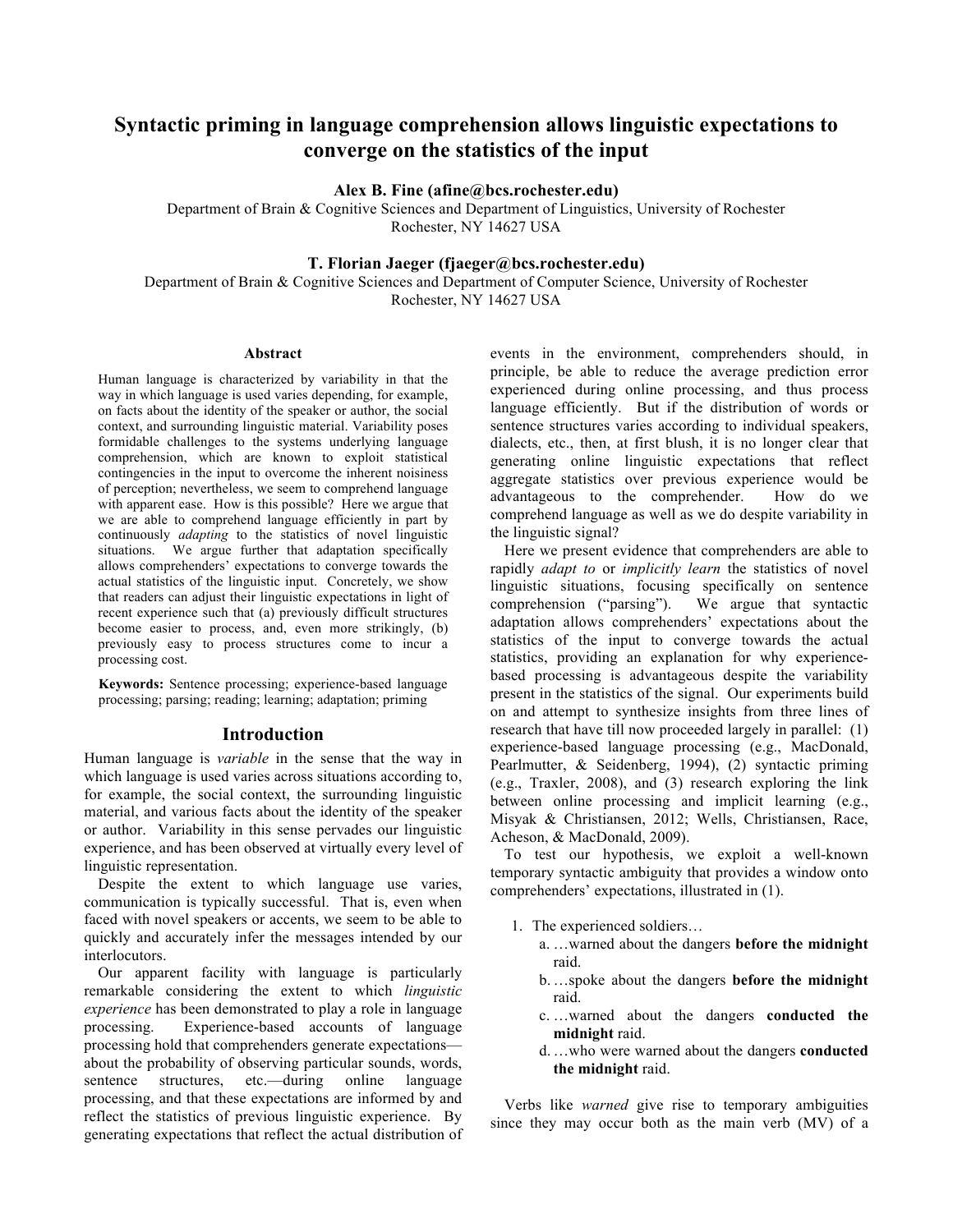sentence  $((1a))$  or as the verb in a relative clause  $(RC; (1c))$ . Sentences (1a) and (1c) can be disambiguated toward the RC reading at *conducted*, like in (1c). By contrast, (1b) is unambiguously an MV structure because *spoke* is unambiguously a past tense matrix verb; (1d) is unambiguously an RC because of the relativizer *who*, which serves as an early disambiguating cue. Sentences like (1c) consistently elicit what are known as ambiguity or gardenpath effects: reading times (RTs) in the disambiguating region (in bold) spike when the ambiguity is resolved towards the relative clause interpretation (1c), compared to unambiguous RCs (1d). No such ambiguity effect is found for ambiguous compared to unambiguous MVs. Experienced-based accounts predict the garden-path effect because verbs like *warned* are overwhelmingly more likely to occur with MVs than RCs in subjects' previous experience, as evidenced in corpora of written and spoken language.

Given that this frequency difference has a reliable correlate in human behavior, we can take advantage of the MV-RC ambiguity to explore syntactic adaptation. We provide subjects with experience with written language in which the environment-specific syntactic statistics differ sharply from subjects' previous experience with language. If subjects are adapting to the statistics of the input, as we propose, then the manner in which subjects process these structures should change over the course of the experiment. Specifically, if exposed to locally stationary syntactic distributions—i.e., distributions whose parameters remain fixed within the environment—comprehenders' syntactic expectations should *converge* towards the statistics of the environment. In Experiment 1, we find evidence for rapid, incremental, and cumulative syntactic adaptation: over the course of an experiment where RCs are many times more likely than in subjects' previous experience, the ambiguity effect for these structures continuously decreases until it disappears. Experiment 2 goes a step further. There, we reason that if subjects indeed adapt their expectations to converge towards the statistics of the input, then as subjects come to assign a *higher* subjective probability to RCs, they should commensurately come to assign a *lower* subjective probability to MVs. Since MVs by hypothesis compete with RCs for probability mass (in the type of garden path sentences we investigate) it should be possible to make MVs sufficiently unlikely that this structure would actually *come to incur a processing cost*. This is what we find.

# **Experiment 1**

In Experiment 1 we ask whether comprehenders can rapidly adjust their syntactic expectations in response to the statistics of a novel linguistic situation (i.e., in response to the statistics of the experiment). We expose subjects to 40 ambiguous and unambiguous RCs, as in (1c) and (1d). Because RCs are infrequent structures, we predict that subjects will display an initially high processing cost for ambiguous relative to unambiguous RCs (i.e., a large ambiguity effect), but as the experiment progresses, and

evidence accumulates that RCs are highly probable within the context of the experiment, we predict that the ambiguity effect should diminish.

## **Subjects**

80 subjects were recruited via Amazon's Mechanical Turk platform. Only subjects with US IP addresses were allowed to participate. Additionally, instructions clearly indicated that subjects were required to be native speakers of English, and only subjects with at least a 95% approval rating from previous jobs were included.

## **Materials**

Critical items were constructed from sentence pairs like (1c) and (1d). Eight different verbs giving rise to the MV/RC ambiguity (*watched*, *washed*, *taught*, *served*, *called*, *warned*, *dropped*, *pushed*) were repeated 5 times to yield 40 critical items (only the verbs were repeated; the remainder of the sentences differed between items). Ambiguity was counter-balanced across two experimental lists. In addition, each list contained the same 80 fillers. Filler sentences featured a variety of syntactic structures and, crucially, did not include verbs that give rise to the MV/RC ambiguity (e.g., *All the undergraduates in the class had trouble keeping up*; *The foreign delegates arrived at the embassy surrounded by security guards*). Both lists presented stimuli in the same, pseudo-randomized order with 1-3 fillers between each critical item. Two additional lists were created in which the order of items was reversed, yielding a total of 4 orders.

## **Procedure**

Stimuli were presented in a self-paced moving window display. At the beginning of each trial, the sentence appeared on the screen with all non-space characters replaced by a dash. Subjects pressed the space bar using their dominant hand to view each consecutive word in the sentence. Durations between space bar presses were recorded. At each press of the space bar, the currently viewed word reverted to dashes as the next word was converted to letters. A yes/no comprehension question followed all experimental and filler sentences, with the correct answer to half of all comprehension questions being "yes".

## **Results**

RTs less than 100ms or greater than 2000ms were excluded before computing length-corrected RTs (i.e., RTs with the effect of word length removed) following a procedure similar to the one described in Ferreira and Clifton (1986).

Length-corrected RTs during the disambiguating region (in bold in (1) above) were regressed, using mixed effects regression, onto the full factorial design (i.e., all main effects and interactions) of ambiguity (ambiguous vs. unambiguous) and item order (coded 1-40 and centered). Item order captures the number of RCs observed at a given point in the experiment. Additionally, we included a main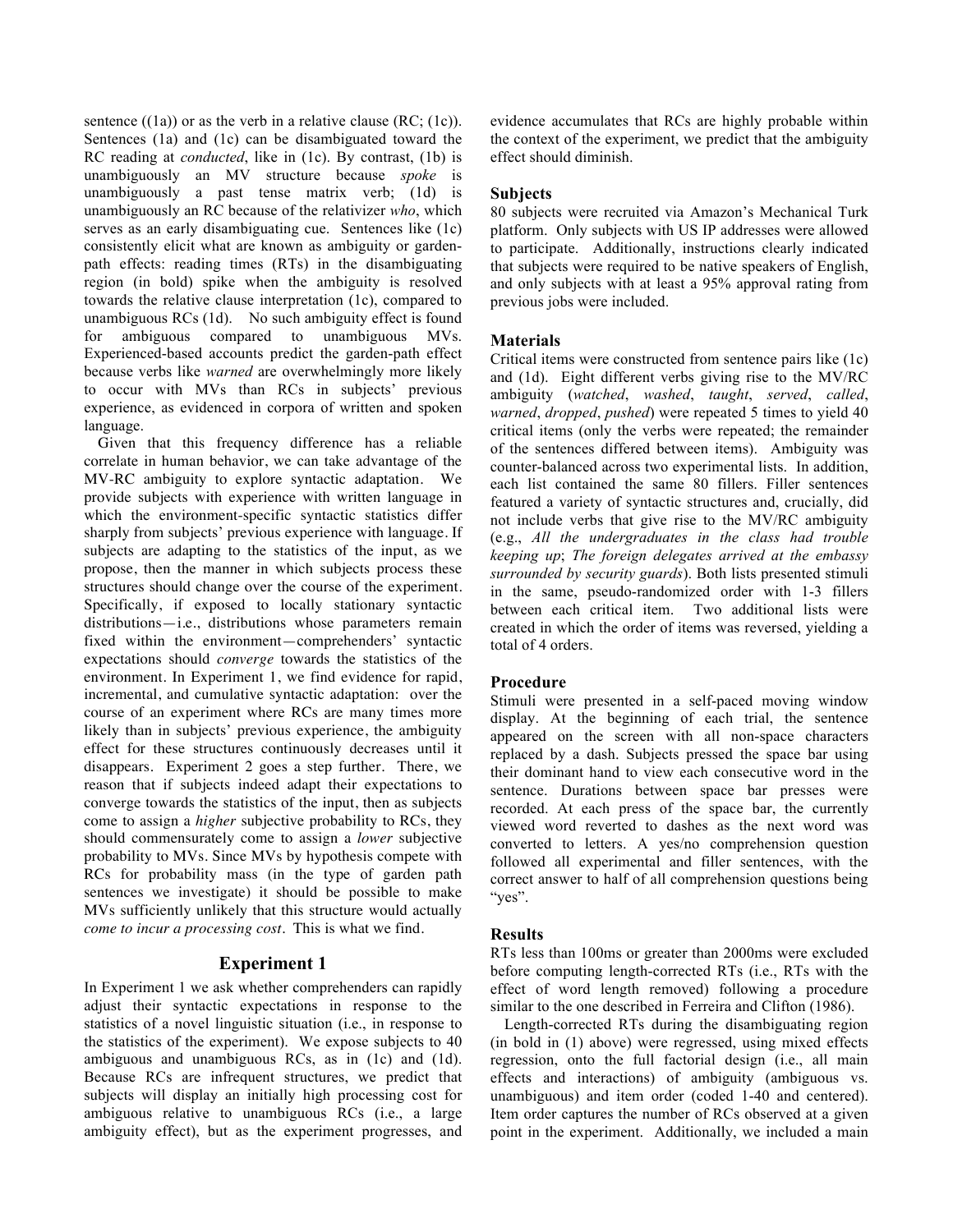effect of log-transformed stimulus order, which provides an index of how many trials (including both critical items and fillers) have been read at a given point in the experiment. Stimulus order captures the effect of "task adaptation", i.e., general speed-up effects, which can be rather strong in selfpaced reading experiments (all results reported below hold with or without this predictor, and regardless of whether it is log-transformed). For this and all other analyses reported in this paper, we included the maximal random effects structure justified by the data (Jaeger, 2009).

We replicated the significant main effect of ambiguity found in previous studies: RTs in the disambiguating region were greater for ambiguous relative to unambiguous sentences ( $\beta$ =19, p<.001). Also replicating previous work, we found a significant main effect of log stimulus order  $(\beta = 39, p<.05)$  and a marginally significant main effect of item order ( $\beta$ =-2, p=.09). That is, subjects read stimuli increasingly faster as the experiment progressed, presumably reflecting task adaptation effect (getting used to the self-paced reading paradigm, Fine, Qian, Jaeger, & Jacobs, 2010) Crucially, there was a significant two-way interaction between ambiguity and item order: the processing cost incurred by ambiguous RCs—the ambiguity effect—significantly diminished as experience with RCs accumulated ( $\beta$ =-1, p<.05). In Figure 1, we visualize this interaction by plotting mean length-corrected RTs for ambiguous and unambiguous sentences across four bins of item order, and by plotting the ambiguity effect at all 40 points in the course of the experiment. Both the ambiguity effect and its interaction with item order were observed only in the disambiguating region. The effect of stimulus order was significant or marginally significant in all sentence regions.



Figure 1: Mean length-corrected RTs during the disambiguating region for ambiguous and unambiguous RCs across four bins of item order in Experiment 1, with embedded visualization of the change in ambiguity effect

across the course of the experiment. Error bars give 95% confidence intervals on the mean.

#### **Discussion**

Experiment 1 demonstrates that comprehenders are capable of rapidly, incrementally, and cumulatively adapting to the statistics of a novel linguistic environment, even after controlling for the effect of practice or task adaptation.

In the Introduction we articulated a conceptualization of syntactic adaptation according to which subjects continuously adjust their expectations such that their expectations about the linguistic environment converge towards the statistics of the linguistic environment. The results of Experiment 1 are compatible with such an interpretation, but do not rule out other plausible ones. For example, it is possible that the results of Experiment 1 are driven by boosts in the base-level activation of the RC structure, but that this happens without specific reference to the statistics of the input (Pickering & Garrod, 2004), or that adaptation occurs by virtue of episodic memory for the repeatedly encountered structure, which similarly would not need to make reference to the statistics of the environment (Kaschak & Glenberg, 2004). In Experiment 2, we present a more direct test of the prediction that comprehenders adjust their expectations to converge towards the statistics of the input.

#### **Experiment 2**

Experiment 2 exploits the same temporary ambiguity between MVs and RCs used in Experiment 1. However, unlike in Experiment 1, we expose subjects to both RCs and MVs. As we mentioned above, the ambiguity effect observed for sentences like (1) is driven by large differences in the probabilities of the two structures: upon observing the string *The experienced soldiers warned…*, subjects have a stronger a priori expectation for an MV interpretation relative to the RC interpretation. In other words, MVs and RCs *compete for probability mass*: MVs receive a high subjective probability at the expense of RCs. Therefore, if the results of Experiment 1 are driven by convergence towards the statistics of the input, then as subjects come to find RCs more probable, they should also, in turn, find MVs *less* probable. This effect should be observable in a decreased ambiguity effect for RCs and an increased ambiguity effect for MVs as the experiment progresses.

Experiment 2 employs a between-subject block design to test this prediction. In this experiment, subjects were assigned to one of two groups, which we will call the Filler-First and the RC-First groups. Subjects were exposed to three blocks of sentences. The composition of the materials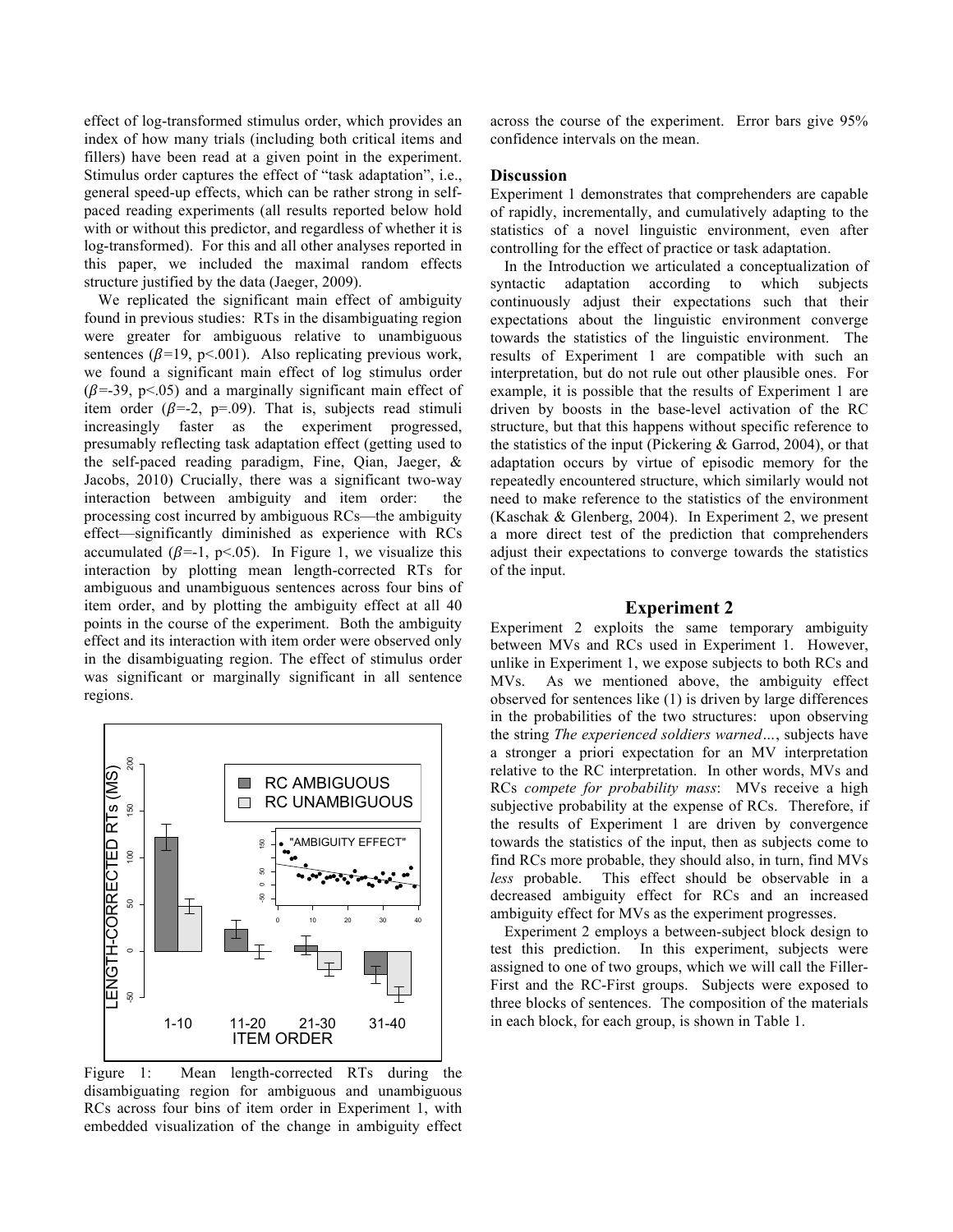| Experiment 2.                |                          |                                        |                                                             |
|------------------------------|--------------------------|----------------------------------------|-------------------------------------------------------------|
| Group                        | Block 1                  | Block 2                                | Block 3                                                     |
| <b>RC-First</b><br>$(n=40)$  | 16 RCs (8)<br>ambiguous) | 10 RCs<br>$ambiguous) +$<br>20 fillers | $(5 \mid 10 \text{ MVs} (5$<br>$ambiguous) +$<br>15 fillers |
| Filler-<br>First<br>$(n=40)$ | 16 fillers               | 10 RCs<br>$ambiguous) +$<br>20 fillers | $(5 \mid 10 \text{ MVs} (5$<br>$ambiguous) +$<br>15 fillers |

Table 1: Summary of the between-subject, block design of Experiment 2.

We conducted Experiment 2 with three specific predictions in mind. We predict (1) that the ambiguity effect for RCs will be diminished from block 1 to block 2 for the RC-first group. This would conceptually replicate Experiment 1. We further predict (2) that the ambiguity effect for RCs during block 2 for the Filler-First group will be greater than that of the RC-first group. If the effects observed in Experiment 1 are due to task adaptation or fatigue, then the ambiguity effect for RCs in Block 2 should be the same for both the Filler-First and the RC-First group. In other words, reading a given number of sentences should have the same effect on reading times regardless of the content of those sentences. Finally, and most crucially, we predict (3) that the ambiguity effect for MVs should increase as experience with RCs increases. If adaptation is a matter of subjects' expectations converging on the statistics of the input, then as the ambiguity effect for RCs decreases, the ambiguity effect for MVs should increase. Thus, we predict a greater ambiguity effect for MVs in block 3 for the RC-First group (where subjects have encountered more RCs by the time they reach block 3) relative to the Filler-First group.

#### **Subjects**

80 subjects were recruited from the University of Rochester community. Informed consent was obtained from all subjects according to the University's scientific research ethics policies. Subjects received \$10 for their participation.

#### **Materials**

Subjects read a total of 71 sentences over 3 blocks (as outlined in Table 1). RC and MV sentences were created that followed the same template as the critical items from Experiment 1. Two experimental lists were constructed for each group that counter-balanced the conditions (ambiguous vs. unambiguous) for the sentence type (MV or RC) used within each block, totaling four lists. It is important to note that the block structure of the experiment was entirely implicit. From the perspective of the subjects, they simply read 71 sentences without breaks.

## **Procedure**

The same procedure as in Experiment 1.

#### **Results**

RTs less than 100ms or greater than 2000ms were excluded before computing length-corrected RTs, as in Experiment 1. We tested three predictions that follow from the hypothesis that readers adapt to the local statistics of the linguistic environment, enumerated above.

**Prediction 1** (does the ambiguity effect in the RC-First group diminish from block 1 to block 2?): We regressed length-corrected RTs during the disambiguating region (underlined in (1)) of sentences read during blocks 1 and 2 in the RC-First group onto ambiguity (ambiguous vs. unambiguous), block (block 1 vs. block 2), and the two-way interaction between these predictors. There was a significant effect of ambiguity ( $\beta$ =65, p<.05): ambiguous RCs were read more slowly than unambiguous RCs. There was also a significant main effect of block ( $\beta$ =-72, p<.05): subjects read faster during the second block relative to the first block. Finally, the interaction between these two variables, capturing the change in the ambiguity effect from block 1 to block 2, was in the predicted direction and trended towards but did not reach significance ( $\beta$ =18, p=.2). It is likely that the binned comparison of reading times across blocks 1 and 2, combined with fewer observations than in Experiment 1, provides less power than the treatment of RCs as a continuous variable in Experiment 1. To address this, we took data from blocks 1 and 2 for the RC-First group and submitted it to the same analysis reported for Experiment 1. We examined length-corrected RTs during the disambiguating region using the same analysis as in Experiment 1. All critical effects from Experiment 1 were replicated including, importantly, a two-way interaction between ambiguity and item order  $(\beta=2, p<.05,$  after Bonferroni correction for multiple comparisons), replicating Experiment 1.

**Prediction 2** (is the ambiguity effect in block 2 greater for the RC-First group than for the Filler-First group?): we regressed length-corrected RTs during the disambiguating region onto group (RC-First vs. Filler-First), ambiguity (ambiguous vs. unambiguous), and the interaction between these two variables. Again, there was a main effect of ambiguity RCs ( $\beta$ =19, p<.05). There was also a main effect of group: subjects in the RC-First group had overall faster reading times ( $\beta$ =-7, p<.05). Crucially, the two-way interaction between ambiguity and group was marginally significant ( $\beta$ =-5, p=.08): the ambiguity effect was smaller in the RC-First group than in the Filler-First group. That is, reading a block of filler sentences does not reduce the processing cost of RCs to the same extent that reading a block of RCs does. This result is shown by the pairs of bars corresponding to block 2 for both groups in Figure 2.

**Prediction 3** (is the ambiguity effect for MVs in block 3 greater for subjects who have seen more RCs, i.e. for the RC-First group?): We regressed length-corrected RTs during the disambiguating region of sentences read during block 3 onto ambiguity (ambiguous MV vs. unambiguous MV), group (RC-First vs. Filler-First), and the interaction between these variables. There was a main effect of ambiguity, such that ambiguous MVs were read more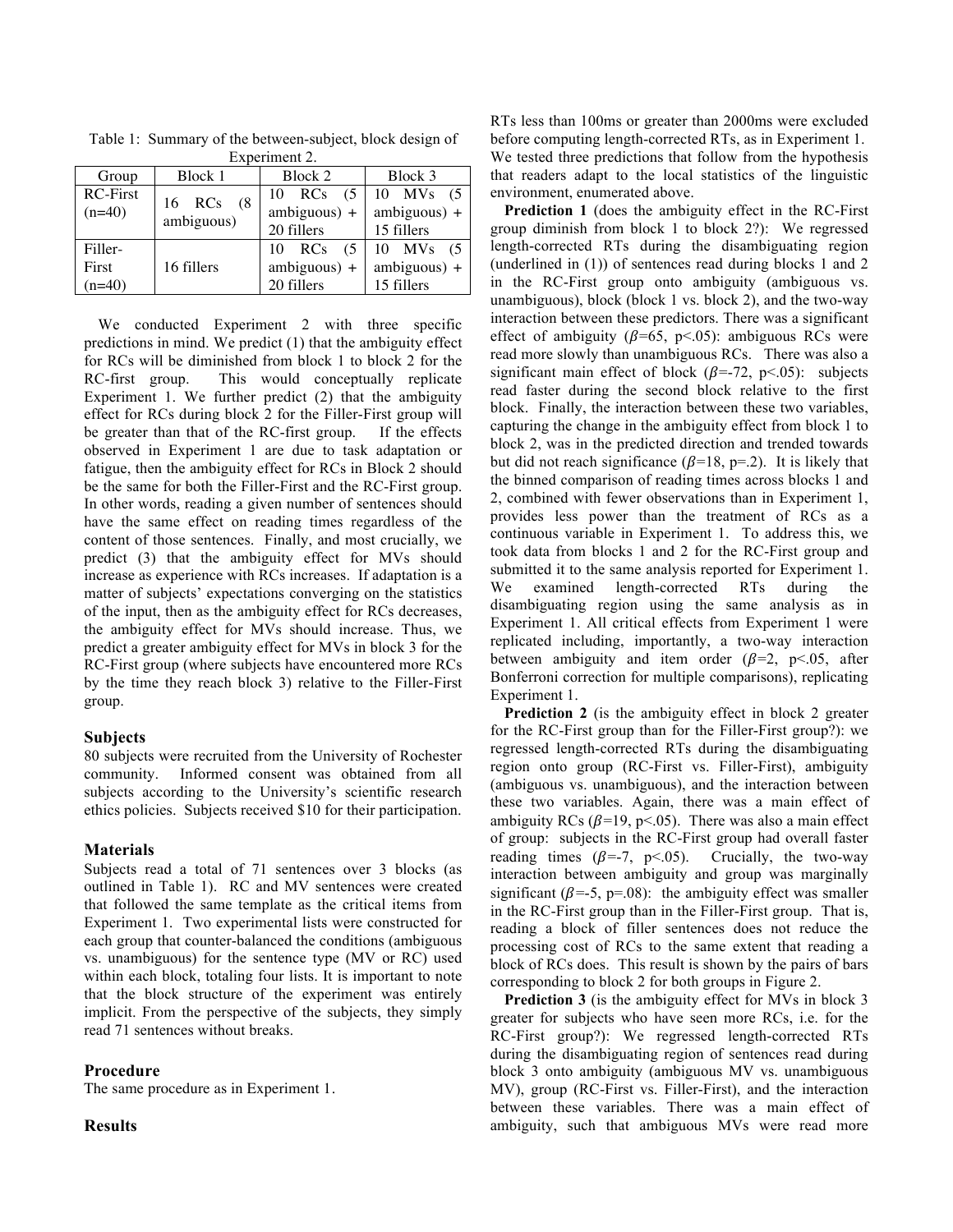slowly than unambiguous MVs  $(\beta=8, \, p<.05)$ . The main effect of group did not reach significance  $(\beta=4, p=.3)$ . Crucially, the two-way interaction between ambiguity and group was significant ( $\beta$ =5, p<.05): the ambiguity effect for MVs during block 3 was greater for the RC-First group than for the Filler-First group. In other words, subjects who read more RCs subsequently experienced both (1) a reduction in the ambiguity effect for RCs and (2) an increase in the ambiguity effect for MVs. This pattern is visualized in Figure 2 in the right-most pair of bars for each group.



Figure 2: Mean length-corrected RTs during the disambiguating region for ambiguous and unambiguous conditions across all three blocks of Experiment 2. Error bars give 95% confidence intervals on the mean.

#### **Discussion**

Experiment 2 was designed to further address the hypothesis that comprehenders adjust their syntactic expectations to converge towards the statistics of the input. Specifically, we predicted that, since RCs and MVs compete with each other for probability mass, when subjects come to assign a higher probability to one structure, they should come to assign a lower probability to the other. In Experiment 2, this led to the concrete prediction that a diminished ambiguity effect for RCs should lead to a larger ambiguity effect for MVs, and that this should be greater for the RC-first relative to the Filler-first group. This is what we observed (cf. Figure 2).

#### **General Discussion**

We tested the hypothesis that language comprehenders are able to adapt their syntactic expectations to novel linguistic environments according to the statistics of those environments. In two reading experiments, we provided subjects with experience with distributions of syntactic structures that diverged sharply from their previous experience with English. We predicted that subjects would adapt their expectations (as reflected in changes in RTs) according to their cumulative recent experience. As predicted, in Experiment 1 subjects came to process a priori infrequent structures that had initially produced longer RTs more quickly when those structures were frequent in the experiment. Experiment 2 replicated this and went a step further: there, subjects not only came to process an a priori infrequent structure more quickly, but also came to process an a priori frequent structure *more slowly* when it was infrequent in the experiment. Our experiments suggest that readers are capable of adapting to the *relative* frequencies (/probabilities) of syntactic structures in the current linguistic environment. The results of our experiments have implications for questions concerning the mechanisms underlying language comprehension and for debates about the mechanism underlying syntactic priming. We discuss these in turn.

Previous work on syntactic adaptation has demonstrated that exposure to syntactic structures can have immediate (Traxler, 2008) and cumulative (Kaschak & Glenberg, 2004) effects on language comprehension, that these effects can be indexed to individual talkers (Kamide, 2012), and that the effects may endure for several days (Wells et al., 2009). Moreover, work on statistical learning has demonstrated a remarkable capacity in children and adults to rapidly extract statistical regularities in novel artificial languages (cf. Gómez & Gerken, 2000), and has suggested that statistical learning may correlate with language processing in general (Misyak & Christiansen, 2012). As mentioned in the introduction, however, previous work on experience-based processing, syntactic priming, and statistical learning has all proceeded largely in parallel, and has left open the question of how the immediate effect of experience on language comprehension accumulates over time to give rise to cumulative priming, experience-based processing effects, and environment-specific adaptation. We have attempted to build on all of this work by demonstrating that syntactic adaptation can be profitably construed as the rapid, incremental, and cumulative convergence towards the statistics of a novel linguistic environment. Syntactic adaptation of the kind observed here may therefore offer a route by which the immediate effects of experience ("priming") accumulate to give rise to long-term experience-based processing.

Our results also speak to ongoing debates surrounding the type of mechanism that underlies syntactic priming. Two main views have emerged from previous work. Transient activation accounts hold that priming results from a shortlived boost in the activation of a syntactic representation (Pickering & Garrod, 2004). By contrast, implicit learning accounts hold that priming is a consequence of an implicit learning mechanism (Chang, Dell, & Bock, 2006). We believe that implicit learning accounts cover the current results most naturally for at least two reasons. First, subjects in both experiments were sensitive to the cumulative statistics of the environment: the degree to which subjects' expectations for a structure had changed at a given point in the experiment depends on how many times